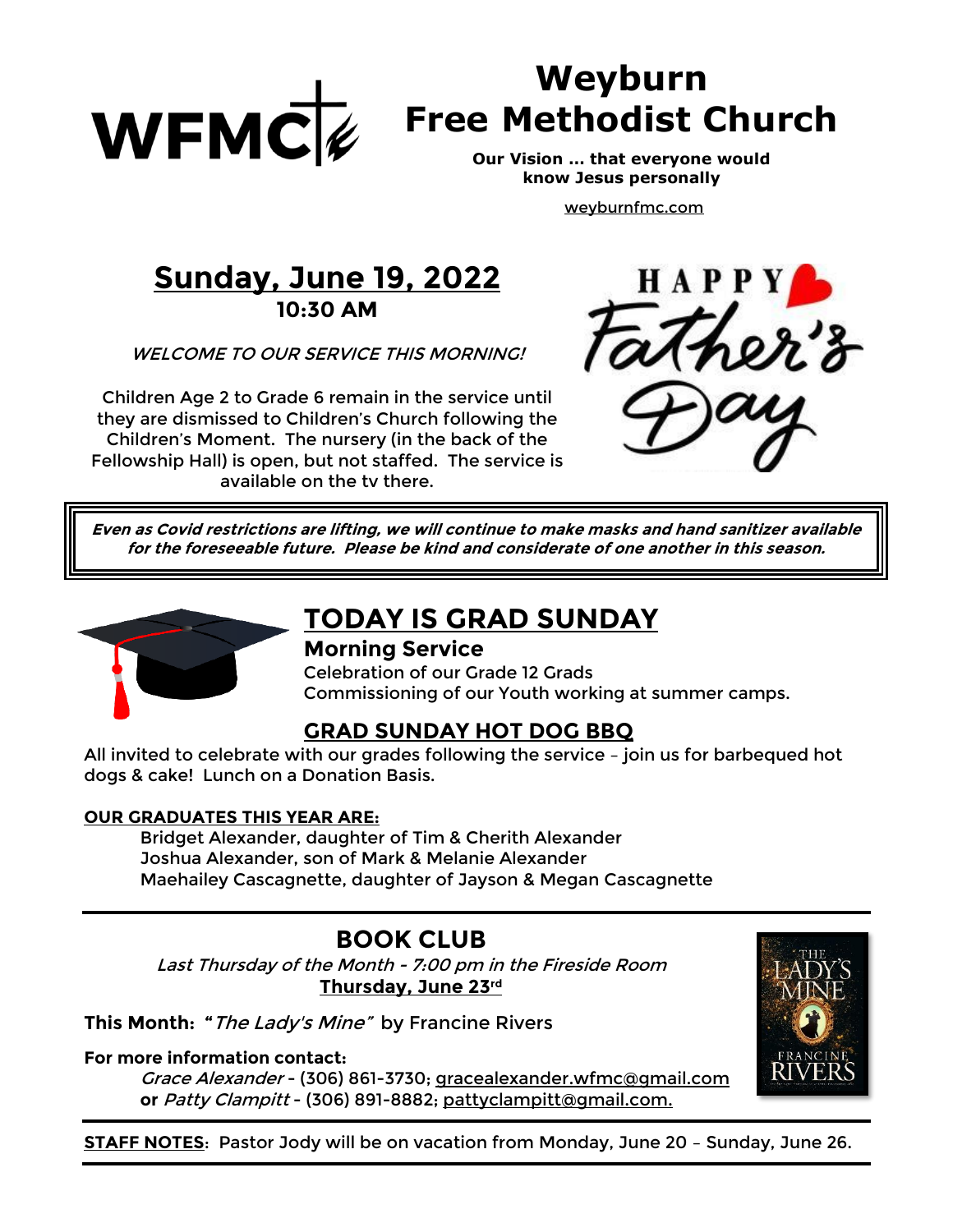

### **SUMMER CHILDREN'S MINISTRY**

#### **We need people who will take a turn leading our Summer Children's Ministry**

- ❖ Sign up on the sheet on the back bulletin board (you and at least one helper). Please let one of the pastors know if you can't make the Sunday you signed up for.
- ❖ Find a "Grab N Go" lesson bag in the lower level (includes lesson plans, DVDs and other resources). Or plan your own!
- ❖ Show up on your appointed Sunday and enjoy the giggles and stories of our littlest church members.

## **WOMEN'S MINISTRIES IF:Gathering Coffee House**

Saturday, June 25th 7:00 pm; WFMC Fellowship Hall Cost: FREE For Age 13+

Join us MONTHLY for COFFEE, A TIME OF WORSHIP AND SPEAKERS!



This Month:

**S** Katherine Wolfe: When a Life of Joy Seems Impossible **Dr. Anita Phillips: Embracing Your Emotions** 

Find us on Facebook at IF: Weyburn

For more info or to volunteer:

Grace Alexander - (306) 861-3730; [gracealexander.wfmc@gmail.com](mailto:gracealexander.wfmc@gmail.com) **or** Patty Clampitt - (306) 891-8882; [pattyclampitt@gmail.com](mailto:pattyclampitt@gmail.com)

## COMING – FALL 2022

a simple guide for normal people

how to pray

pete greig

This fall the Prayer Ministry Team plans to offer Pete Greig's **The Prayer Course**. The Prayer Course is an 8-week video discussion series based on his book, "How to Pray: A simple guide for normal people."

Pete Greig is the founder of 24-7Prayer, an international, interdenominational movement of prayer, mission and justice which has been praying

night-and-day for more than twenty years, and has reached more than half the nations on earth. He and his wife Sammy serve as Senior Pastors of *Emmaus Road* in England.

#### <https://prayercourse.org/>

## Arlington Beach Family Camp

**Sunday, July 10 – Sunday, July 17 "HOMECOMING" [www.arlingtonbeachcamp.com](http://www.arlingtonbeachcamp.com/) Speakers: Bishop Cliff Fletcher and Padre Andrew Klinger**

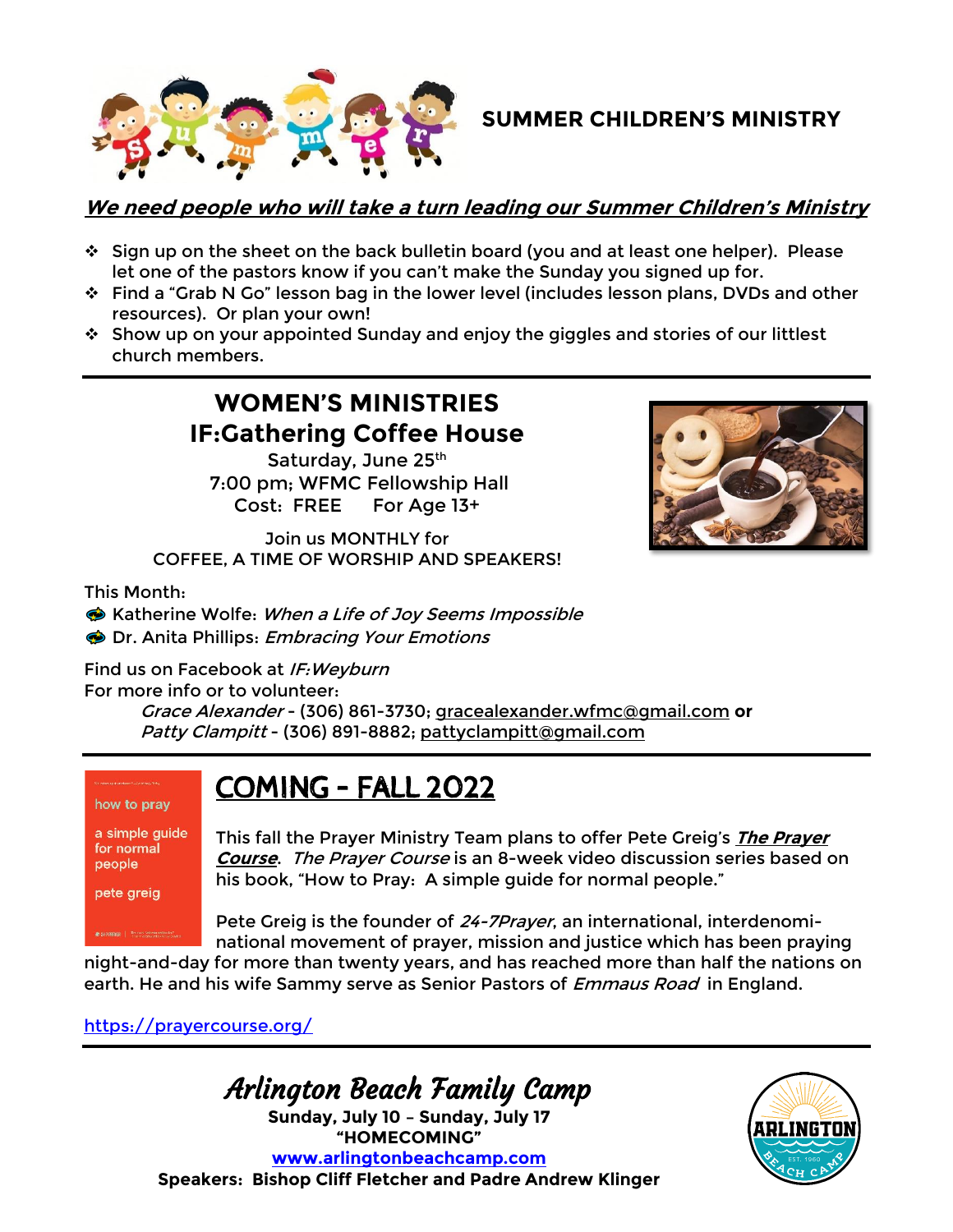

## **ZOOM ROOM:**

You will notice that our church's Zoom Room has begun to be installed in the Serving Room (next to the kitchen). Installation will be complete in the next week or two, and then it will be available for use. Call the church office to book!

## Check out the new issue of MOSAIC, our Free Methodist Church in Canada publication <https://fmcic.ca/mosaic/2022/06/>



**Family News:** 

We would like to **invite our church family to witness our vows** and join us in celebrating our new life together at our wedding ceremony, Saturday, July 2 nd at 1:00 pm at the Mark Alexander farm. Please text (306) 861-3131 by Monday, June 27<sup>th</sup> so that we know how many chairs to set up; and we can give you directions to the farm. **--Autumn Alexander & Zack Fox**

## **CHURCH DIRECTORY**

Our Church Directory is by invitation only (contact the office) to people who are actively engaged in our church community. It is "opt-in" – you choose what information appears for you/your family.

#### **Three ways to access the directory:**

- 1. Download the App (search 'church center' in your device's app store)
- 2. Go to the website: [weyburnfmc.com/churchdirectory](https://www.weyburnfmc.com/churchdirectory.html)
- 3. Print copies available upon request from the church office





**SUBMIT A PRAYER REQUEST TO THE TEAM:** Click on the button on the Home Page of [weyburnfmc.com;](https://www.weyburnfmc.com/) email the office, OR contact one of the pastors.

#### **BE A PART OF THE PRAYER TEAM TO RECEIVE REQUESTS AND PRAY FOR THEM:**

Contact the office. Requests will come to you by email from Planning Center, our on-line ministry organizational tool. The Prayer Team is limited to people who attend WFMC.

# WFMC YOUTH

**Wednesday Night Youth Bible Study** WFMC - 7:00-9:00 pm (for all grades 7-12, guys and gals)

**Friday Night Event at the church** Grades 7-12 @ 7:00-9:00pm

\*\*\*\*\*\*\*\*\*\*\*\*\*\*\*\*\*\*\*\*\*\*\*\*

Youth Min is looking for adult volunteers to help with Friday Night Events. Contact Pastor Brian (306-861-5300). You must be willing to get a criminal records check.

## **Financial Statement to April 30, 2022:**

Income: \$101,845.29 Expenses: \$127,568.22

Full statements are available from the office (paper or digital). Questions? Contact a Board Member.